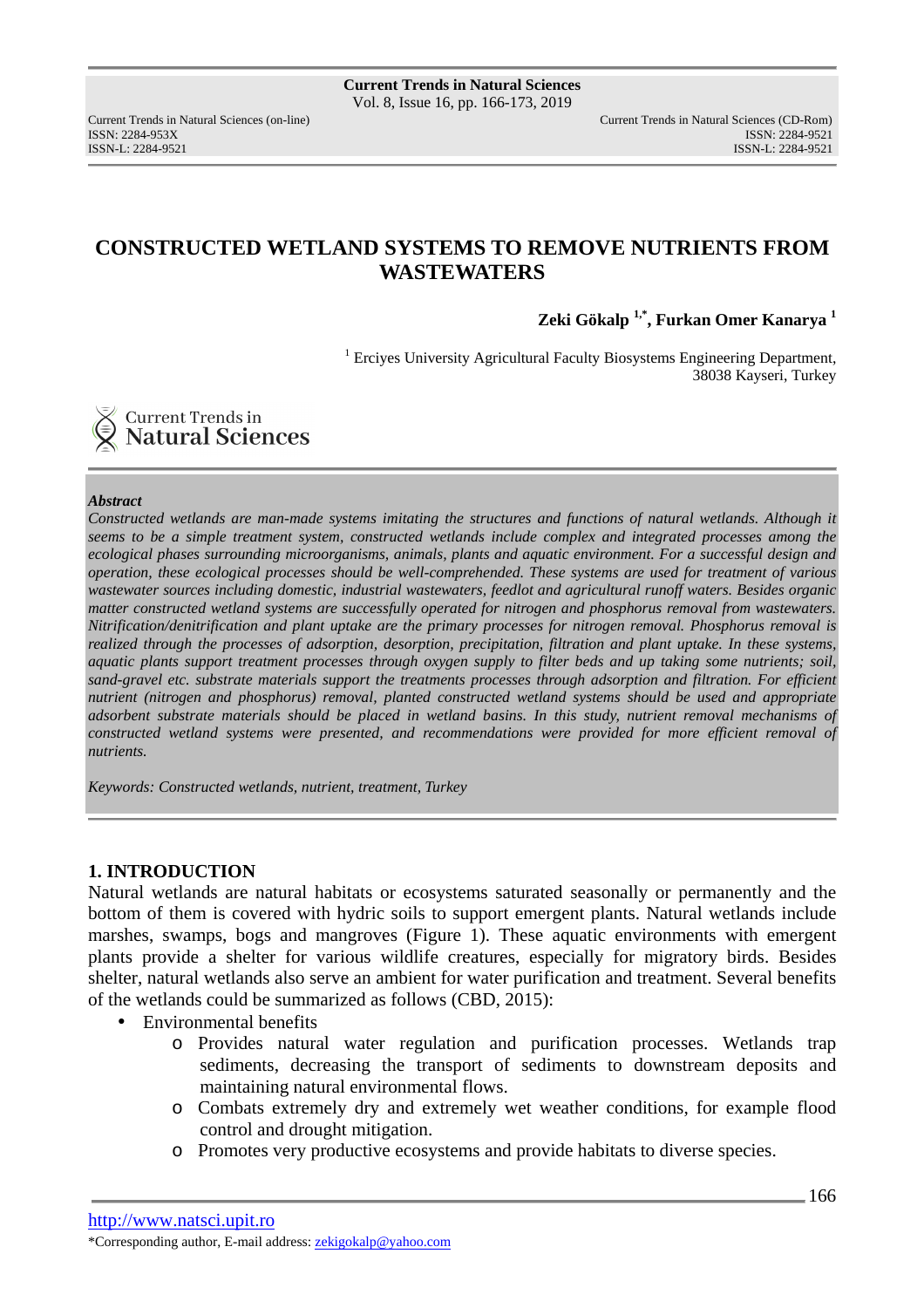Vol. 8, Issue 16, pp. 166-173, 2019

- o Provides carbon storage and sequestration (certain wetlands, such as peatlands), which is vital for climate change mitigation.
- o Protects low-lying coastal communities against storms and flooding from the sea, and stabilize the shoreline soils, reducing the risk of erosion.
- Socio-economic benefits
	- o Regulates capacity. Sediment regulation, in particular, can play an important role in dam operations and hydropower production.
	- o Provides aesthetic and recreational value for local populations.
	- o Creates new income possibilities for local communities, for example through tourism or fishing activities.



*Figure 1. Natural wetlands (Source: https://japan.wetlands.org/)* 

Just because of water purification benefits of the natural wetlands, researchers focused on constructed wetlands through imitating natural processes for wastewater treatment purposes (Figure 2). Constructed wetlands, so called as natural treatment systems, are generally constructed for wastewater treatment purposes especially in rural sections. These systems are man-made systems constructed as to imitate the on-going processes in natural wetlands (Gokalp and Kanarya, 2018). In this study, initially a brief information was provided about constructed wetlands, then nutrient

removal mechanisms of constructed wetland systems were presented, and recommendations were provided for more efficient removal of nutrients with different substrate materials in constructed wetlands.

# **2. CONSTRUCTED WETLANDS**

Constructed wetlands are used in wastewater treatments for domestic effluents, industrial effluents, processing water effluents, mine drainage water and similar other polluted effluents. Constructed wetlands have several advantages over the conventional treatment systems. The primary advantage is their low costs and easy construction. They require quite low or even zero-energy for operation and have significantly lower operational costs than the conventional ones. Constructed wetlands are environment-friendly systems and provide habitat for various wetland plants and organisms. Beside these advantages, they have also some disadvantages. They require larger construction areas than regular and conventional treatment systems to treat the same capacity wastewater influent. The system performance is less stable, dominantly depend on wastewater characteristics and can easily be altered by changing climate conditions (Gokalp and Tas, 2018a).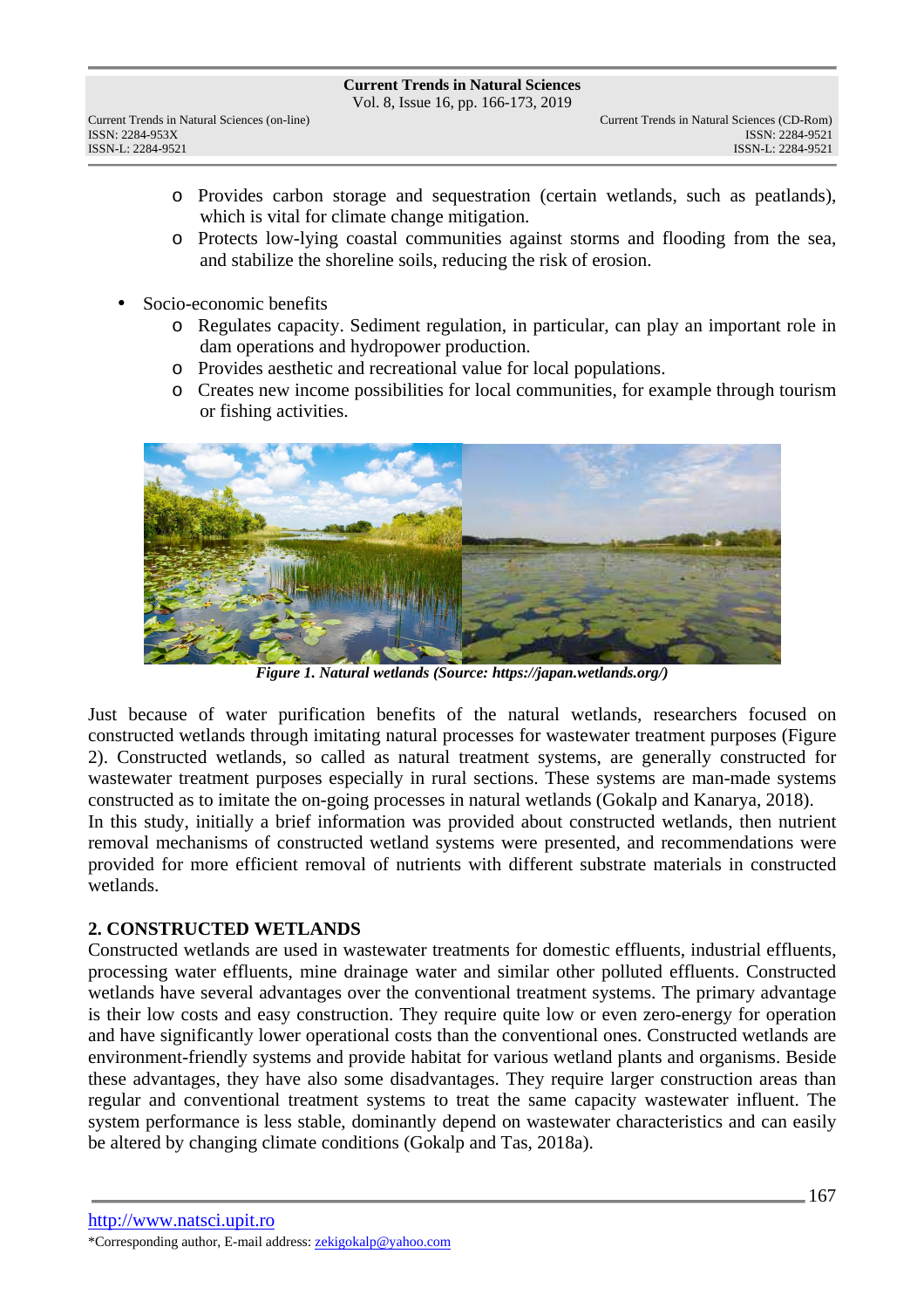### **Current Trends in Natural Sciences** Vol. 8, Issue 16, pp. 166-173, 2019 Current Trends in Natural Sciences (on-line) Current Trends in Natural Sciences (CD-Rom) ISSN: 2284-953XISSN: 2284-9521 ISSN-L: 2284-9521

Constructed wetland systems are composed of a wetland basin, inlet, outlet, diver level control structures and piping installations. A basin of about 1 m deep is excavated based on the population to be served or the wastewater influent quantity. In case of considering the population to be served, ideally 5 m<sup>2</sup> basin area is allocated per person, but generally 3-5 m<sup>2</sup> basin area is allocated in most cases. Then the basin is covered either with a synthetic liner or compacted clay layer to prevent leakage from the bottom. About 20 cm soil layer is placed over the impervious bottom to provide a rooting medium for aquatic plants. This soil layer is overlaid with graded substrate materials (sand, gravel and similar granular material) (Figure 2). Inlet and outlet sections are constructed with coarser material for easy flow of influent and effluent. An adjustable outlet pipe is installed at the outlet section of the system to control hydraulic gradient and hydraulic retention time. A slope of 0.01 m/m is provided over the basin floor to allow gravitation flow of wastewater throughout the system (Gokalp and Tas, 2018b).



*Figure 2. Constructed wetland cross-section (Gokalp and Kanarya, 2018)* 

# **3. NUTRIENT REMOVAL FROM WASTEWATERS**

A constructed wetland system is a reasonable option for treating wastewater by simulating natural wetlands. This system has been found to be able to remove various pollutants and nutrients from wastewater (Hammer, 1989) and has also been successfully used to treat wastewater with high concentrations of nutrients (Tanner et al.,1995). However, a wide range of nutrient removal instances in constructed wetlands has been reported, with many wetlands failing to meet relevant environmental standards, particularly for nitrogen and phosphorous in polluted water bodies (Greenway, 2005). Variances among studies may be related to differences in macrophyte species and density, media, wastewater type, retention times, loading rates, climatic condition, temperature, design and size of the setups (Tanner, 2001).

# **3.1. PHOSPHORUS**

The removal of phosphorus (P) from domestic wastewater is primarily to reduce the potential for eutrophication in receiving waters. Most P-removal technologies have been developed for use at larger wastewater treatment plants that have rigorous operation and monitoring systems. Smaller treatment plants often do not have these luxuries, there is a concern that P releases from small treatment systems may have greater environmental impact. Here P-removal technologies were reviewed with the goal of determining which treatment options are amenable to small-scale applications. Significant progress has been made in developing some technologies for small-scale application, namely sorptive media. Different phosphorus sources in wastewater and potential treatment processes are presented in Figure 3 (Bunce et al., 2018).

http://www.natsci.upit.ro \*Corresponding author, E-mail address: zekigokalp@yahoo.com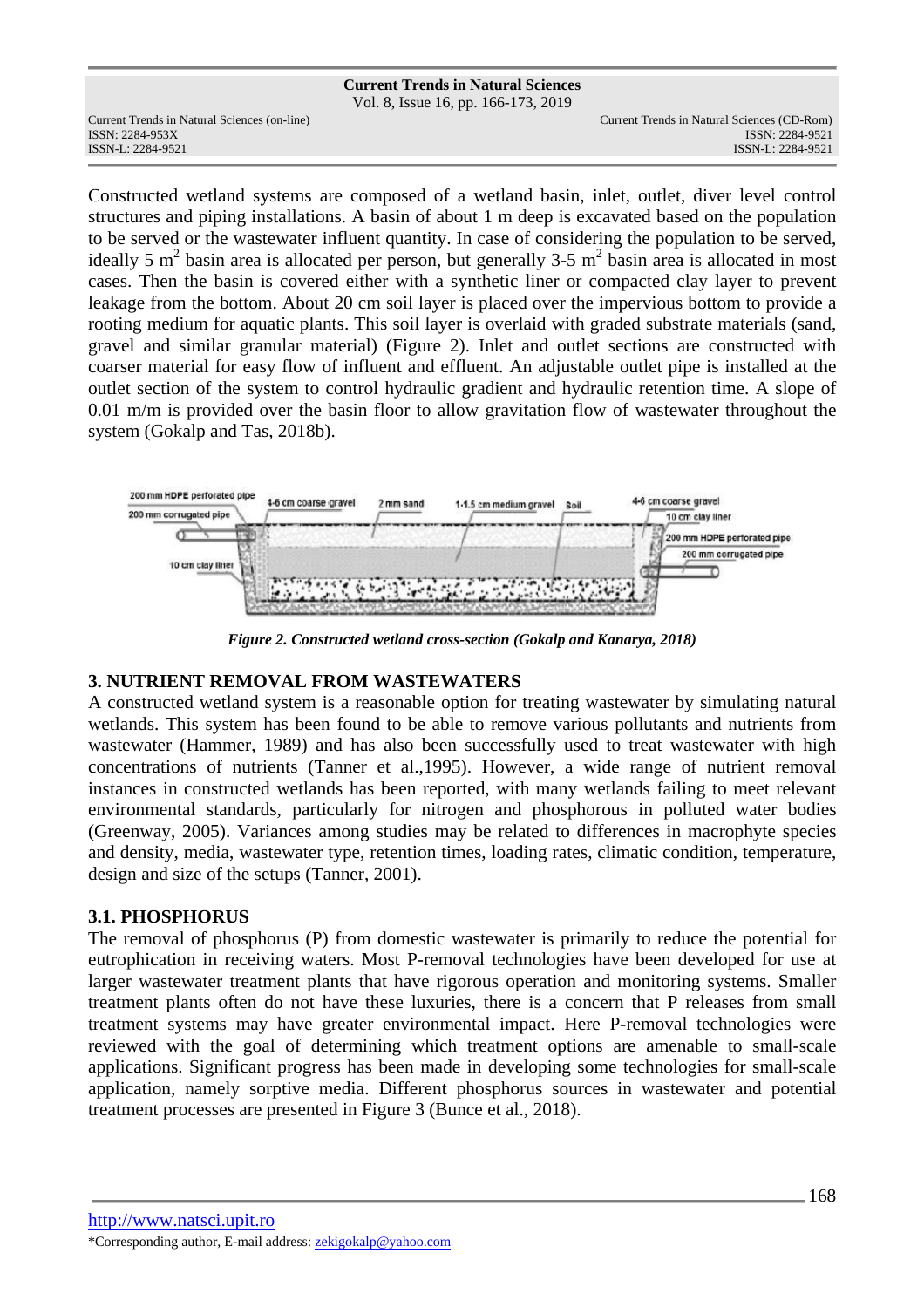Vol. 8, Issue 16, pp. 166-173, 2019

Current Trends in Natural Sciences (on-line) Current Trends in Natural Sciences (CD-Rom) ISSN: 2284-953XISSN: 2284-9521 ISSN-L: 2284-9521 ISSN-L: 2284-9521



*Figure 3. Phosphorus sources and treatment processes (Bunce et al., 2018)* 

In recent years, much work has been done to improve P removal in filter systems using active media. In contrast to traditional filtration systems, reactive media filters rely on P-sorption properties of certain materials to remove P in a targeted manner from wastewater, rather than using filter media solely for attachment of biomass. Absorptive media are manufactured from either, natural products (e.g., apatite, bauxite or limestone), industrial waste products (e.g., fly ash or steel slag) or man-made products (e.g., FiltraliteTM). There are several commercially available products of which the most widely studied ones are zeolite and pumice stone.

P is removed by filter media by the process of sorption or by direct precipitation. Briefly, this involves the movement of inorganic P from the wastewater to the surface or body of reactive components (e.g., calcium or iron) contained in the media, where is accumulates. The P removal capacity is therefore, dependent on the mineral content of the media. Early work on P removal by sorptive media focused on the use of locally sourced sands and gravel. More recently, the development of a wide variety of natural or man-made materials has advanced the potential for the application of this technology at small-scale (Bunce et al., 2008).

Much work has focused on reducing the footprint and enhancing the functionality of processes that include P sorption mechanisms, such as in constructed wetlands, a treatment option with potential for P-removal at smaller scales. Constructed wetlands are favorable as P uptake can be achieved through microbial and plant uptake, in addition to adsorption by media. While the removal of P in wetlands without the use of absorptive media is restricted to 40–60%, such systems are fairly well understood and flexibility in configurations means that they may be suitable for a wide range of applications, being able to achieve the simultaneous removal of multiple contaminants (beyond just P).

The advantages of "adsorptive" wetlands include the potential for low operational maintenance, an "aesthetically" pleasing planted wetland, and the ability of such systems to also reduce biological oxygen demand (BOD) and ammonium levels. Therefore, wetlands constructed with sorptive filter media can provide a holistic treatment solution with the removal of multiple contaminants by a combination of precipitation, microbial activity and plant uptake. In such systems, appropriate pretreatment will also allow for a longer lifetime of the filter media, by decreasing the risk of clogging and allowing one to use finer reactive filter media with higher sorption capacity.

# **3.2. NITROGEN**

Nitrogen has a complex biogeochemical cycle with multiple biotic/abiotic transformations involving seven valence states (+5 to -3). The compounds include a variety of inorganic and organic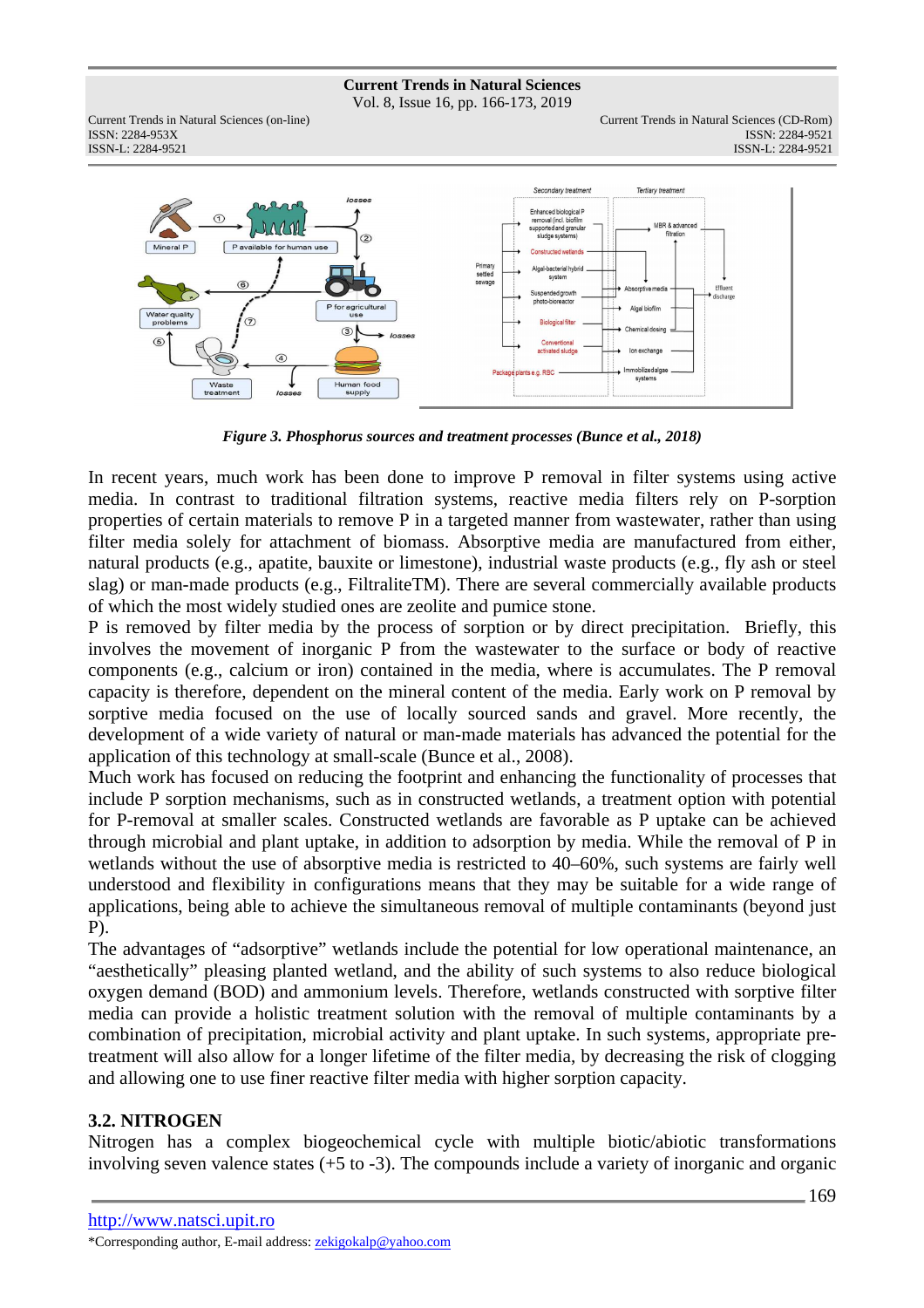Vol. 8, Issue 16, pp. 166-173, 2019

ISSN: 2284-953XISSN: 2284-9521

nitrogen forms that are essential for all biological life. The most important in-organic form of nitrogen in wetlands are ammonium (NH<sup>4+</sup>), nitrite (NO<sup>2−</sup>) and nitrate (NO<sup>3−</sup>). Gaseous nitrogen may exist as dinitrogen  $(N_2)$ , nitrous oxide  $(N_2O)$ , nitric oxide  $NO_2$  and  $N_2O_4$ ) and ammonia  $(NH_3)$ . Nitrogen transformations in wetlands. The major nitrogen transformations in wetlands are presented in Table 1. The various forms of nitrogen are continually involved in chemical transformations from inorganic to organic compounds and back from organic to inorganic. Some of these processes require energy (typically derived from an organic carbon source) to proceed, and others release energy, which is used by organisms for growth and survival. All of these transformations are necessary for wetland ecosystems to function successfully, and most chemical changes are controlled through the production of enzymes and catalysts by the living organisms they benefit. Nitrification the first anoxic oxidation process to occur after oxygen depletion is the reduction of nitrate to molecular nitrogen or ammonia. The reduction of nitrate is per-formed by two different groups of nitrate-reducing bacteria: the denitrifying bacteria which produce  $N_2O$ and  $N_2$  as major reduction products and the nitrate-ammonifying bacteria which produce  $NH<sup>4+</sup>$  as the major end product of the reduction of nitrate. In sediments and soils, both denitrification and nitrateammonification are observed (Keeney et al., 1972). Different numbers of electrons are used in the reduction of one molecule of nitrate in both nitrate-reducing system: 5 in the case of denitrification and 8 in the case of nitrate-ammonification. Therefore, more organic matter can be oxidized per molecule of nitrate by nitrate-ammonifying bacteria than denitrifying bacteria. In addition, nitrate reduction is generally performed by fermentative bacteria that are not dependent on the presence of nitrate for growth under anaerobic conditions. So, nitrate-ammonifying bacteria may be favored by nitrate-limited conditions (Laanbroek, 1990). Al-though dissimilatory nitrate reduction seems to be more energy efficient than denitrification, Van Oostrom and Russell (1994) only found a 5% contribution of the first process to the nitrate removal.

| <b>Process</b>                          | Transformation                                 |
|-----------------------------------------|------------------------------------------------|
| Volatilization                          | ammonia-N (aq) → ammonia-N                     |
|                                         | (g)                                            |
| Ammonification                          | organic-N → ammonia-N                          |
| Nitrification                           | $ammonia-N \rightarrow nitrite-N \rightarrow$  |
|                                         | nitrate-N                                      |
| Nitrate-ammonification                  | $nitrate-N \rightarrow ammonia-N$              |
| Denitrification                         | $nitrate-N \rightarrow nitrite-N \rightarrow$  |
|                                         | gaseous $N_2$ , $N_2$ O                        |
| N <sub>2</sub> Fixation                 | gaseous $N_2 \rightarrow$ ammonia-N            |
|                                         | (organic-N)                                    |
| Plant/microbial uptake                  | ammonia-, nitrite-, nitrate-N→                 |
| (assimilation)                          | organic-N                                      |
| Ammonia adsorption                      |                                                |
| Organic nitrogen burial                 |                                                |
| ANAMMOX (anacrobic ammonia<br>oxidaton) | ammonia-N $\rightarrow$ gaseous N <sub>2</sub> |

*Table 1. Nitrogen transformations in constructed wetlands (Vymazal and Kropfelova, 2009)* 

Denitrification is most commonly defined as the process in which nitrate is converted into dinitrogen via intermediates nitrite, nitric oxide and nitrous oxide (Hauck, 1984). From a biochemical viewpoint, denitrification is a bacterial process in which nitrogen oxides (in ionic and gaseous forms) serve as terminal electron acceptors for respiratory electron transport. Electrons are carried from an electron-donating substrate (usually, but not exclusively, organic compounds) through several carrier systems to a more oxidized N form. The resultant free energy is conserved in

http://www.natsci.upit.ro \*Corresponding author, E-mail address: zekigokalp@yahoo.com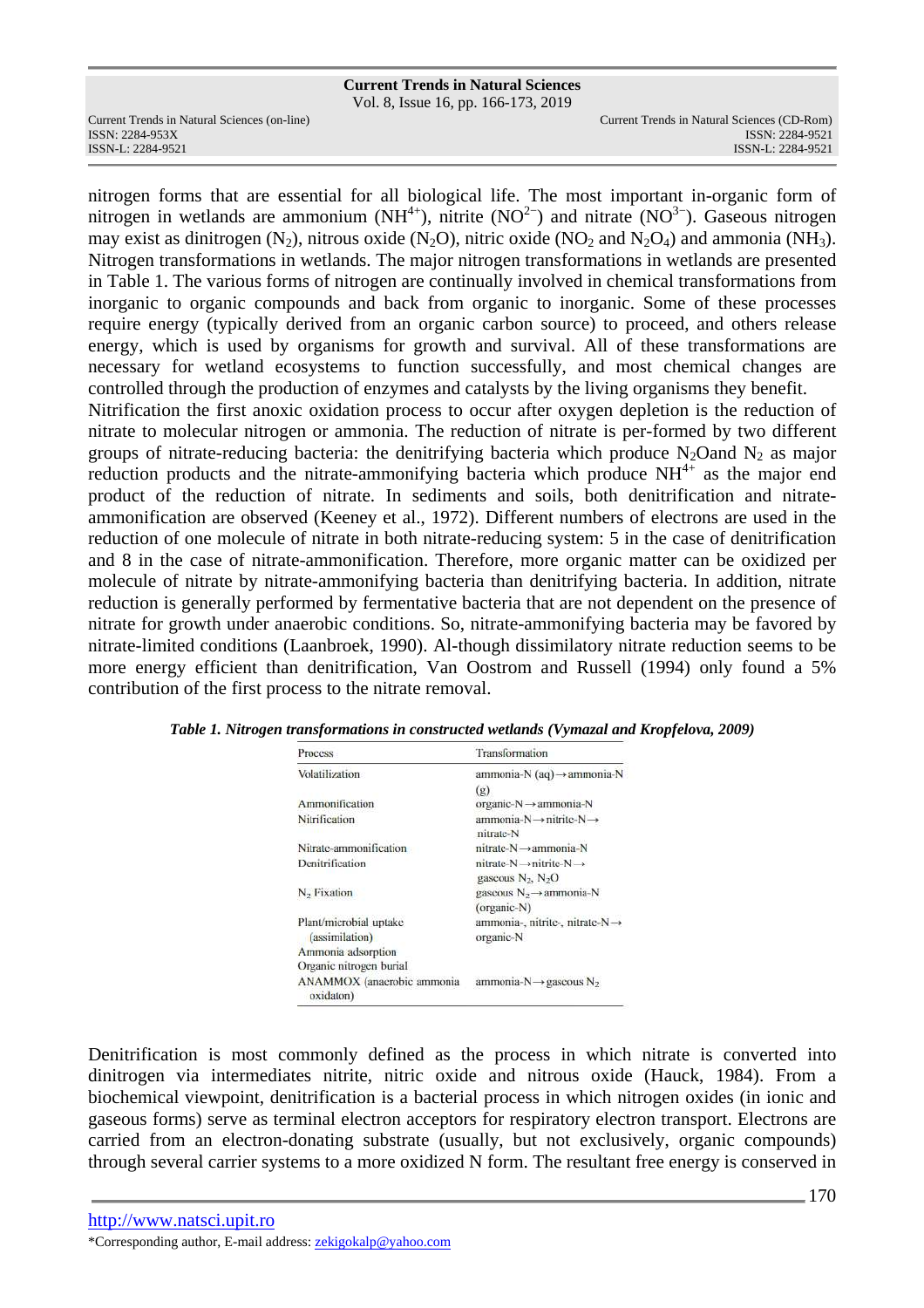ATP, following phosphorylation, and is used by the denitrifying organisms to support respiration (Jetten et al., 1997).

## **4. SUBSTRATE MATERIALS TO REMOVE NUTRIENTS FROM WASTEWATERS**

In the gravel systems, the main P-removal mechanisms are adsorption and precipitation reactions with Ca, Al, and Fe but also, like in all media, biological assimilation and plant uptake can play a remarkable role. Tanner et al. (1999) showed that over 5 years, P accumulation decreased, and substratum P-sorption capacity became saturated. Mann and Bavor (1993) described testing the phosphorus removal efficiency gravel based constructed wetland system in a 2-year study in which removal ranged from −40% to 40%. Korkusuz et al. (2005) showed that many substrates in subsurface constructed wetlands (e.g. pea gravel, crushed stones, sand, etc.) usually do not contain high concentrations of Ca, Al, Mg and Fe, and thus the removal of phosphate is, generally, low and varies widely among systems due to the different materials used.

For domestic wastewater treatment in Turkey, vertical subsurface flow constructed wetlands showed TP removal efficiency for gravel wetland cells of only 4%. He et al. (2007) reported TP removal during a 14-weeks experiment in a gravel wetland from 6.8% to 54%, on average 22.44%. In pilot-scale units containing medium gravel obtained from a quarry, Akratos and Tsihrintzis (2007) found greater removal efficiency for fine gravel (89%), followed by medium gravel with cattail (67%) and cobbles (57%). The removal efficiencies of the other two units were significantly lower (medium gravel with reed 28.2%; medium gravel alone 43.9%).  $PO<sub>4</sub><sup>3-</sup>$  and TP removal efficiency was predominantly affected by porous media size and type.

In sand or gravel substrates, phosphorus is bound to the media mainly as a consequence of adsorption and precipitation reactions with calcium (Ca), aluminum (Al) and iron (Fe). At pH levels greater than 6, the reactions are a combination of physical adsorption to iron and aluminum oxides and precipitation as sparingly soluble calcium phosphates. At lower pH levels, precipitation as iron and aluminum phosphates (strengite, variscite) becomes increasingly important (Gerritse, 1993). The capacity of filter media to remove P may therefore be dependent on the contents of these minerals in the substrate. This hypothesis is supported by the observation that P-removal has been found to be particularly efficient in constructed reed beds containing ferruginous sand (Netter, 1992). However, P-removal efficiency is often high initially and then decreases after some time as the P-sorption capacity of the sand is exhausted (Ciupa, 1996). Arias et al. (2001) found that the Premoval capacity of some sands would be used up after only a few months in full-scale systems, whereas that of others would persist up to several years.

The most important characteristic of the sands that determined their P-removal capacity was their Ca content. In situations where the wastewater to be treated is more acid, the contents of Fe and Al may be more important, as the precipitation reactions with these ions are favored at lower pH levels (Stumm and Morgan, 1981). Pant et al. (2001) showed that some local sands from Canada with elevated contents of Fe, Al and P have high P sorption capacity. Sand filters are also known as efficient units for complex wastewater purification (BOD, COD, NH4-N, and also in some cases  $PQ_4-P$  and fecal coliforms). Long-term purification, however, has only been demonstrated in a few studies (Mander et al., 2003).

Zeolite is a hydrated aluminum-silicate mineral in which the aluminum and silicon polyhedral are linked by the sharing of oxygen atoms. Drizo et al. (1999) described that zeolite achieved an adsorption maximum of 0.462 kg<sup>-1</sup>. Chen et al. (2006) has found the maximum P retention for different zeolites at different pH ranges, defined by Langmuir adsorption, to be only 0.01–0.05 g P  $kg^{-1}$ .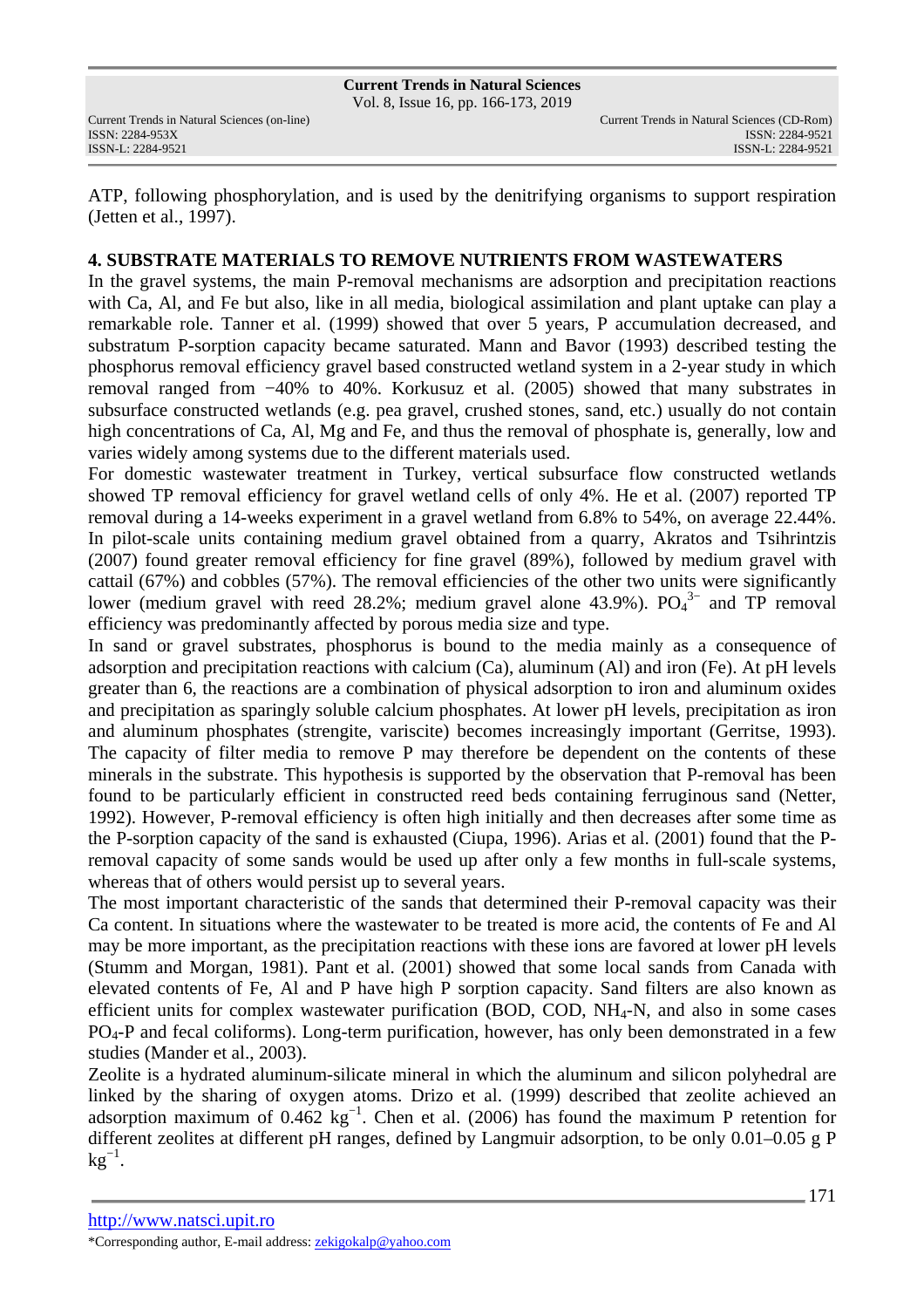Vol. 8, Issue 16, pp. 166-173, 2019

ISSN: 2284-953XISSN: 2284-9521

Coals are composed of aluminum silicate clays, carbonates, sulphides, chlorides and quartz that are oxidized at high temperatures ( $>1500$  °C), which melts almost all of the inorganic components with the exception of quartz. Coal fly ash is an inorganic waste product from coal combustion, consisting mainly of spherical glassy particles of silica  $(SiO<sub>2</sub>)$ , alumina  $(A<sub>2</sub>O<sub>3</sub>)$  and iron oxides. Fly ashes are widely used on agricultural land to improve the physical and chemical properties of soil.

In addition, fly ashes are used in effluent treatment to remove various pollutants (COD, suspended solids, organic components, chrome dye, heavy metals, phenolic compounds, fluoride and also P. Chen et al. (2006) found that high Ca, medium Ca and low Ca fly ashes from coal-using power plants in China showed retention at different pH ranges to be up to 42.6 g P kg<sup>-1</sup>. He et al. (2007) described retention capacity as defined by Langmuir as being up to 29.5 g P kg<sup>-1</sup>, while the initial pH in slurry was alkaline (9.7–11.6). He et al. (2007) studied constructed wetlands for the treatment of low-concentration polluted eutrophic landscape river water with a three-stage system filled with fly ash. The TP adsorbed by the last 7 m of the fly ash stage was about 83%.

## **5. CONCLUSION**

Constructed wetland systems are used for treatment of wastewater effluents coming from domestic, industrial and agricultural sources. Besides organic matter, constructed wetland systems are successfully operated for nitrogen and phosphorus removal from wastewaters. Nitrification/denitrification and plant uptake are the primary processes for nitrogen removal. Phosphorus removal is realized through the processes of adsorption, desorption, precipitation, filtration and plant uptake. Plants used in these systems support treatment processes through oxygen supply to filter beds and up taking some nutrients. Various type of substrate materials are used in these systems including soil, sand, gravel, pumice, zeolite, fly ash and some other waste materials. Each one of them has different nutrient removal performance. Thus, several researches are conducted on various other substrate materials or on mixtures of these materials. The follow-up research on filter materials for phosphorus retention should focus on their hydraulic parameters combined with the analysis how to avoid the possible clogging. Likewise, more attention should be given to investigate obvious constraints such as poor hydraulic conductivity, low surface area, or high content of undesirable contaminants such as heavy metals.

## **6. REFERENCES**

- Akratos, C.S., Tsihrintzis, V.A. (2007). Effect of temperature, HRT, vegetation and porous media on removal efficiency of pilot-scale horizontal subsurface flow constructed wetlands. Ecol. Eng. 29, 173–191.
- Arias, C.A., Del Bubba, M., Brix, H. (2001). Phosphorus removal by sands for use as media in subsurface flow constructed reed beds. Water Res. 35, 5, 1159–1168.
- Bunce, J.T., Ndam, E., Ofiteru, I.D., Moore, A., Graham, D.W. (2018). A Review of Phosphorus Removal Technologies and Their Applicability to Small-Scale Domestic Wastewater Treatment Systems. Fron. Environ. Sci. Vol. 6, Article 8, 1-15.
- CBD. (2015). Wetlands and Ecosystem Services. Convention on Biological Diversity.
- Ciupa, R. (1996). The experience in the operation of constructed wetlands in North-Eastern Poland. Proceedings of the Fifth International Conference on Wetland Systems for Water Pollution Control, Vienna, Austria, Vol. 2, pp. IX6.1–IX6.8.
- Chen, J., Kong, H., Wu, D., Hu, Z., Wang, Z., Wang, Y. (2006). Removal of phosphate from aqueous solution by zeolite synthesized from fly ash. J. Colloid Interf. Sci., 300, 491-497.
- Drizo, A., Frost, C.A., Grace, J., Smith, K.A. (1999). *Physico-chemical screening of phosphate-removing substrates for use in constructed wetland systems.* Water Res., 33 (17), 3595-3602.
- Gerritse, R.G. (1993). Prediction of travel times of phosphate in soils at a disposal site for wastewater. Water Res., 27, 263-267.
- Gokalp, Z., Kanarya, F.O. (2018). Performance Assessment for Constructed Wetlands of Kayseri Province of Turkey, Current Trends in Natural Sciences, 7 (14), 81-87.

\*Corresponding author, E-mail address: zekigokalp@yahoo.com